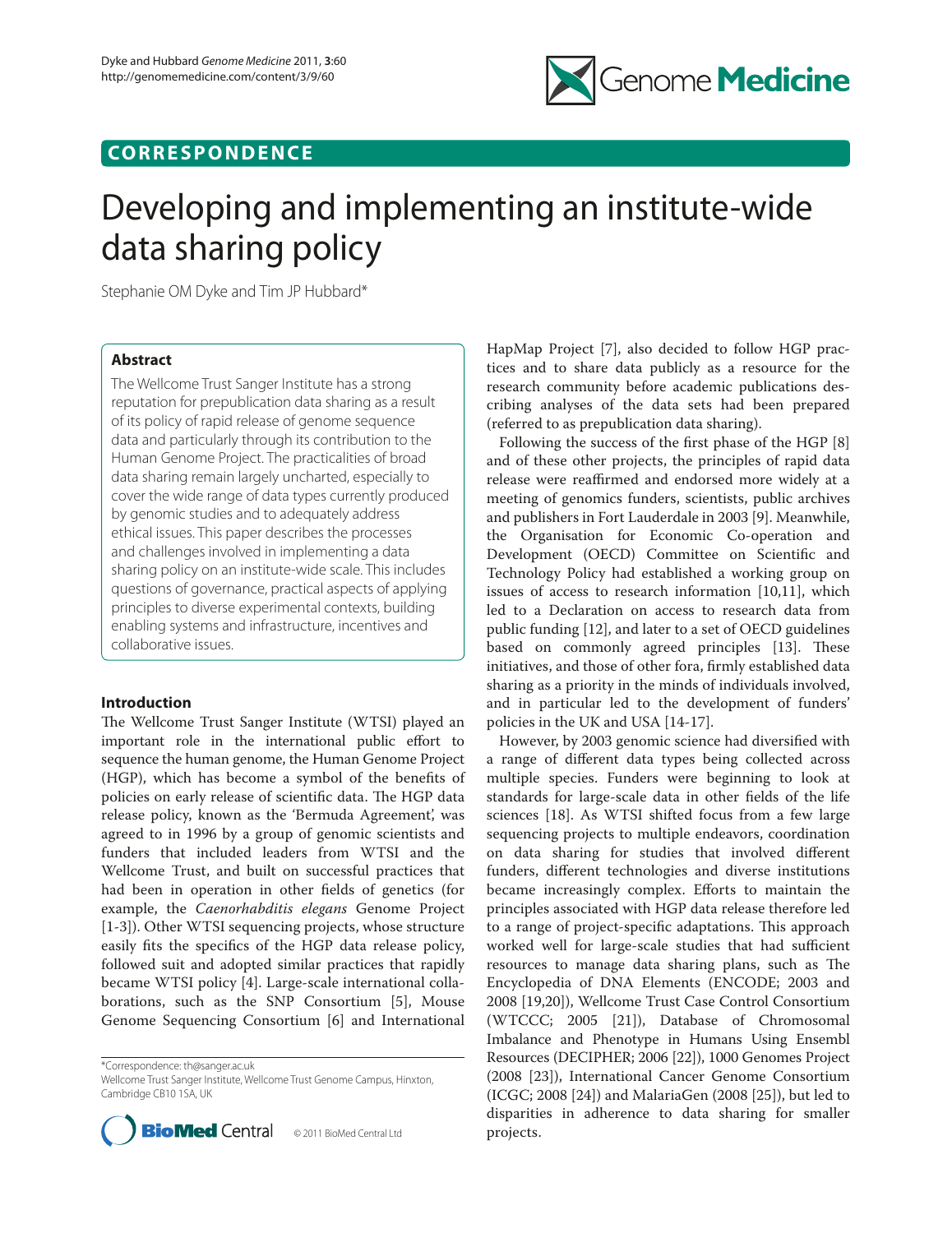Furthermore, projects were starting to use human data sets that engendered additional ethical considerations. As it became possible to study genomic data for large numbers of individuals, the genomics community, with its evolving data sharing standards, began to interact more with the human genetics community, whose practices placed greater emphasis on data confidentiality. It became accepted that a reasonable way to ensure the benefits of data sharing, while managing the risks, was to share data with controls to limit access to approved users for approved purposes. In 2006, a purpose-built 'managed access' database, the database of Genotypes and Phenotypes (dbGaP), was established in the USA for storing and sharing genotypes and associated phenotypes that could not be published through existing public archives [26]. In 2007, a similar repository was set up at the European Bioinformatics Institute (EBI): the European Genomephenome Archive (EGA) [27]. WTSI has continued to actively participate in relevant policy discussions with the Wellcome Trust and other funders, such as the Toronto International Data Release Workshop in 2009, which led to the development of the Toronto Statement [28].

In summary, at the same time as these complexities evolved, it became more widely accepted that increased data sharing was important. It has become recognized that data sharing enables research, accelerates translation, safeguards good research conduct, and helps inform policy and regulation, thereby fostering a public climate in which research can flourish. Being committed to these benefits spurred the Institute to develop and implement an institute-wide data sharing policy.

## **Developing and implementing the policy**

A review of data sharing policy at WTSI, including a consultation to identify issues of concern, was undertaken. This allowed an institute-wide data sharing policy to be drafted that covers the diverse work being carried out. A working group that included faculty members representing every area of WTSI science was set up to steer this effort. The process of review and policy revision took a year and the drafting of policy followed a standard course that has been described previously [29].

The policy that resulted from this process addresses ethical issues and differences in experimental contexts and data types [30]. It includes a commitment to rapid sharing of data sets of use to the research community (which include primary and processed data sets, research articles and software code), and encompasses elements to address the following: (1) protection of research participants; (2) promotion of respect for rights for data generators of acknowledgement and first publication; (3) provisions to facilitate translation into health benefits; (4) fair access procedures; (5) transparency (with respect to availability of data as well as of access procedures); (6) adoption of recognized data and interoperability standards, including submission to designated public repositories.

For many aspects of data sharing policy, best practice for implementation remained to be established. While carrying out the review of data sharing policy, the Institute began to devote resources to support the implementation of the Wellcome Trust policy on open and unrestricted access to research articles (in brief: papers describing research carried out at or in collaboration with WTSI must be made publicly available through UK PubMed Central (UKPMC) as soon as possible and in any event within 6 months of the journal publisher's official date of final publication [31]). This effort focused on the development of 'how-to-comply' guidelines, including information for collaborators [32] and instituting records of submissions and compliance tracking, with support from research administrators and library staff. Based on this experience, it was agreed that successful policy implementation would depend on working out detailed requirements (guidance), devoting efforts and resources to alleviate disincentives (facilitation), instituting monitoring processes (oversight), and leadership. These are discussed in detail below in the following sections: Guidance, Facilitation and Oversight.

## **Guidance**

A major challenge was to work out what the principles outlined in the text of the policy meant in practice for individual projects. Decisions were guided by the need to ensure that anticipated benefits from making data available would outweigh the costs associated with longterm archiving and the effort involved in preparing data for submission. Timelines for submission were determined by evaluating the length of time required to allow adequate quality control to ensure value over time. For example, reference genome sequence data are valuable with minimal quality control. The value of the draft human genome sequence data shared within 24 h of sequencing is testament to this approach. On the other hand, certain cellular assays captured through sequencing (for example, ChIP-seq) may have little value if the experiment failed and this may not be realized until initial analysis has been carried out.

The appropriate resolution of raw data submitted was also considered in this way. Summary data sets can be much smaller than the raw data sets they derive from, and in many cases satisfy the needs of other users. On the other hand, storing raw data is more important if samples are rare or where methods to summarize data are still in development. These considerations affect the decisions about what data to archive, and they may change over time. For example, for submission of next-generation sequence data, the guidance has changed over the last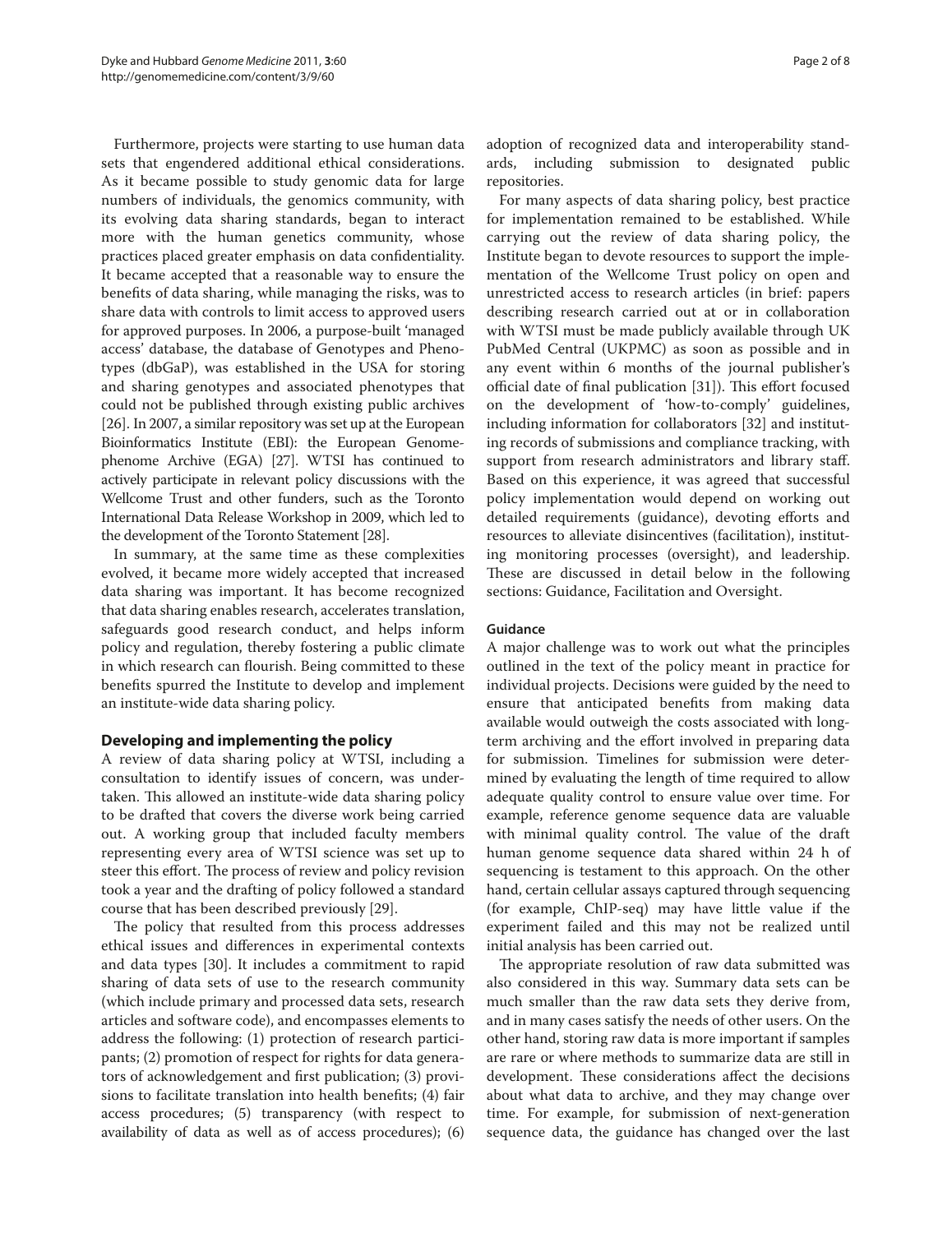year from sequence read format (SRF) to binary sequence alignment/map format (BAM) [33]. Over this period it has become accepted in the community that the value of the extra information stored in SRF format related to sequence quality has diminished as methods have become more standardized. In addition, the mapping information contained within the BAM format makes the files more easily reused without further processing (see Discussion). Since the cost of generating sequence data continues to fall rapidly, there are already discussions about further reducing the amount of stored information [34].

Relatively specific guidelines for different data/study types were therefore developed that were nevertheless generic enough to apply to very different experiments. For example, functional analysis assays were grouped as one category even though they involve different data types and even different technologies. This was because of similar requirements for greater quality control (as described above) and similar lower anticipated value of raw data sets to others. However, within this category, transcriptomics data sets were felt to be of broader use, because of the likelihood that they contained novel expressed sequence, and were therefore set to be shared earlier. Target timelines for the submission of primary and processed data sets of different data/study types were generally set following this kind of reasoning. Finally, suitable public repositories and data formats for submission were identified, with a view to enhancing data reuse through ease of discovery and ease of integration with other data sets.

It was also necessary to define procedures for the handling of and access to 'managed access' data sets that could not be shared without restrictions to protect confidentiality and the privacy of research participants, or to respect the terms of their consent. Managing access to data sets involves determining who may access the data and for what purpose(s) through an application process and setting out conditions of data access in a data access agreement. This therefore involved preparing a standardized data access agreement that provided sufficient protection while allowing maximal reuse and outlining data security parameters for the use of 'managed access' data sets. Associated guidance has also been developed for access to research articles (as described above) and for software releases.

It was important that an initial version of the data sharing guidelines be circulated at the time of the policy first being published. This facilitated the development of the guidelines document through further discussion/ consultation with scientists across the Institute. One of the initial drivers for this work was to ensure consistency in policy application. Developing a suitable framework was an iterative process, incorporating feedback and experience from individual projects. Regular and honest communication of the policy development process that was being undertaken, along with strong leadership, allowed for support to be maintained throughout the year that it took to establish a working version of the guidelines, which remain under constant review. Ultimately, this led to consensus guidelines that were developed from the bottom up, and this influenced subsequent adoption across the Institute. As soon as they were reasonably fit for purpose, a public version of the data sharing guidelines was published on WTSI website [35].

## **Facilitation**

In terms of disincentives, the issues identified during the consultation process fell into two main categories: concerns about the difficulty of rapidly sharing data effectively because it is time-consuming, technically difficult and involves taking responsibility for access decisions; and concerns about credit (mainly with respect to scientific competition and protection of rights of first publication and of intellectual property).

Data sharing, especially on a large scale, is still difficult and time consuming. WTSI decided that it would not serve as a data repository wherever suitable public repositories had been established for particular data types or scientific fields. It was recognized that data sets available from central repositories are easier to discover and integrate with other data sets, thereby enhancing data reuse. In addition, storing and making data available has significant cost implications for an institute and creates a long-term obligation that may become disconnected from research interests. WTSI therefore committed core resources to assist researchers with many of the time-consuming/technical steps involved in submitting data to the designated repositories, such as metadata collation. Processes were automated wherever feasible and project managers and research administrators trained so that they could help develop plans and facilitate submission.

Integrating data pipelines and tools across WTSI research programs (including planning the development of shared data resources wherever needed) has allowed the Institute to enhance the efficiency and cost-effectiveness of important steps in the data sharing process. For the data types that WTSI researchers produce on a very large scale, namely next-generation sequencing data sets, a substantial investment was made to develop automatic submission pipelines to the three major databases that would be their destination: the European Nucleotide Archive (ENA) [36], the EGA [27] and Array Express (AA; [37]) (Figure 1). Cooperation and coordination with EBI, especially over metadata standards, has been essential to achieve this, in particular for newer data types such as RNA-seq (where standards are still being developed [38]). Supporting systems such as these is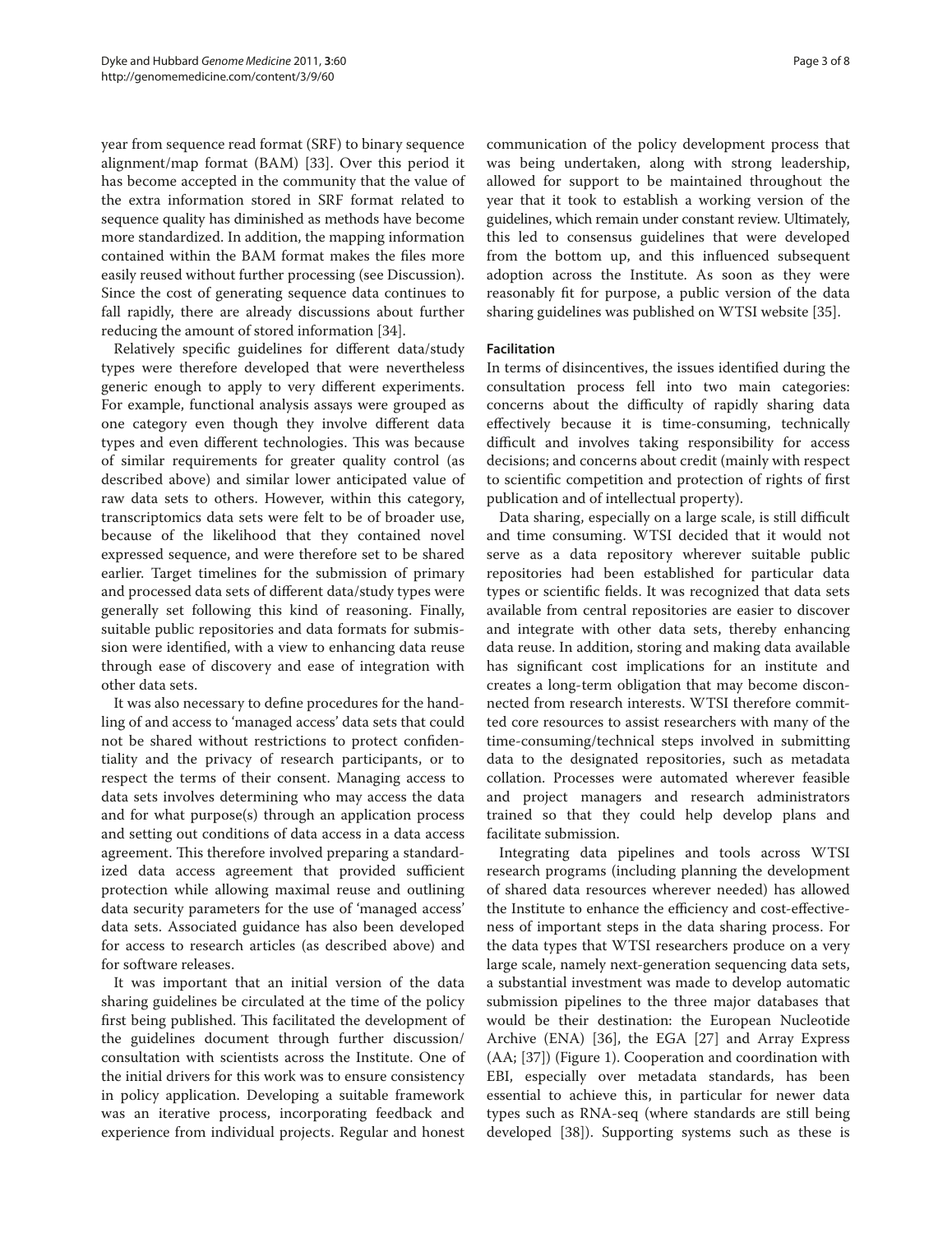

costly, but justifiable, for an institute producing data on a large scale and it has dramatically improved the process of data sharing, the quality and consistency of submis‑ sions, and overall compliance.

A key aspect to successful data sharing is that researchers need to be relatively confident that users of the data will respect conditions of data access, especially rights of first publication upon which the success of their careers can depend. Publication moratoria aim to ensure that researchers sharing data before they have published research articles describing their analysis are still able to do so. They prohibit publications by others that would deprive data generators of credit, while ideally still allowing publication of non-competing analysis. Publication moratoria are effectively a codification of the principles outlined originally in the report of the Fort Lauderdale meeting [9]. ENCODE and the ICGC are two large-scale research consortia whose data sharing policies include publication moratoria [20,24]. Standard data access 'conditions of use' statements were therefore developed, both incorporating principles adopted elsewhere (for example, publication moratoria that are both defined in scope and time-limited) and through the formulation of new concepts such as the 'data display' agreement, developed for the DECIPHER project [22]. The 'data display' agreement allows DECIPHER data to be integrated into third party web displays through a requirement that the data be presented in such a way that conditions of use are respected, and this includes notifying users of the obligations on them [39]. Users wishing to analyze the full DECIPHER 'managed access' data set would have to be approved and agree to the data access agreement for the project.

WTSI is also trying to promote data sharing etiquette through more prominent communication of expectations on its website and with data submissions. Website developments such as central listings of data available have also enhanced the discovery of data resources. For example, the data resource pages were reorganized to provide a structured catalog of genome data sets linked to accessions in repository databases [40]. This led to an observed marked increase in web accesses to this area.

## **Oversight**

In order to oversee policy developments and institute systems for monitoring data sharing plans and practices, the data sharing working group was established as a governance body. It was decided that monitoring should be proactive, strike the right balance between controlbased and trust-based approaches, and build on existing mechanisms of oversight wherever possible. Committee members adopted a flexible approach for projects that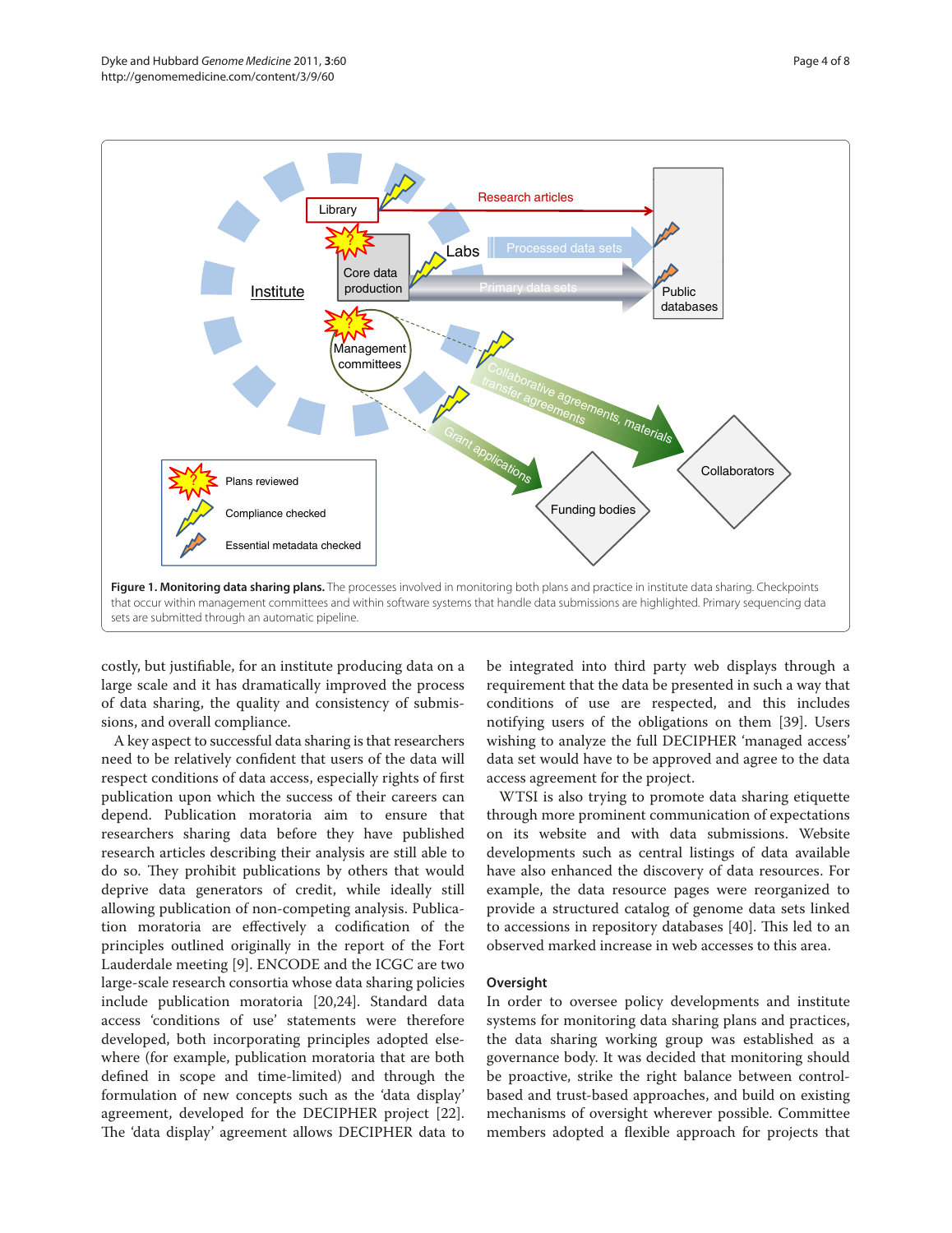had been established prior to the policy update and until the guidelines were sufficiently refined.

Data sharing has been fully integrated into WTSI planning processes. The policy update coincided with WTSI quinquennial strategic review and this allowed the scientific research programs to develop data sharing plans (requested as part of the review process) that were consistent with the policy. In addition, standard internal forms, used for approval of external grant applications and registration of internal projects, had data sharing questions added to them. These allow data sharing plans to be checked and defined early on in the research process (Figure 1). WTSI's network of management committees raised awareness of the policy through review of data sharing plans submitted with project applications.

Another important aspect of implementation has been to ensure that any legal and other collaborative agreements are compatible with the policy by reviewing them with this in mind (for example, material transfer agreements, data transfer/access agreements, research collaboration agreements). The introduction of standardized clauses into these agreements has reduced the workload associated with this review. Having these template documents in place, alongside the data sharing guidelines, has helped WTSI researchers communicate default WTSI expectations to collaborators. It has also been important to ensure that data sharing plans are consistent with the expectations of research participants and to better communicate our data sharing expectations, and in some cases risks, to individuals involved in studies and to the ethics bodies reviewing research plans.

Several tools that were extended to facilitate submission of data sets to the public archives have the additional benefit of allowing practices to be overseen. For example, the project management software package Sequencescape that was developed in-house for the production of large-scale data sets captures instructions used by the automatic submission pipelines described previously (Figure 1). When setting up projects using Sequence‑ scape, users select data sharing options corresponding to their data sharing plans. The information recorded allows WTSI to produce and check reports on data sharing practices.

## **Discussion**

Looking back on our experiences, we believe that in order to be effective, data sharing policy implementation needs to be carried out in a systematic and comprehensive way, such as described here. Given the constant pressures on researchers, it is easy for data sharing to be seen as a burden, and neglected. Much of this work has been to reduce this burden by both clarifying exactly how to go about data sharing and facilitating it. While implementation takes time, our experience is that these processes have already significantly improved the ability of WTSI to share data rapidly. Much of this progress has been achieved in the context of work within high-profile multiinstitutional projects that have established standards, and through ownership of the policy by faculty members, scientific managers and others, especially those closely involved in the review. The Wellcome Trust has also always provided invaluable leadership through its data sharing policy initiatives. Furthermore, regular discussions with the Wellcome Trust have allowed practical difficulties encountered at an institutional level to be addressed, an example being the allocation of additional resources to handle decisions on access requests for 'managed access' data sets. A few of the current outstanding issues are now discussed.

Cultural barriers to data sharing continue to exist, as reasons not to share can seem to outweigh the benefits and community norms have not been fully established [41,42]. It is therefore important to promote data sharing by demonstrating its benefits (see examples below) and aligning reward systems to ensure that scientists sharing data are acknowledged/cited [43,44] and that this activity is credited in research assessment exercises and grant/ career reviews. The publication moratorium system, whereby scientists share data with the understanding that users will not publish analyses within a given area, has helped encourage early data submission; however, it will take time to assess its overall effectiveness. One danger of moratoria is unintentionally delaying analyses by other groups and this is one reason why time limits on moratoria are important. Institute efforts can address these challenges to some extent, as has been recommended by Piwowar *et al*. [45]; however, funders, publishers and public archives have an important role to play [45], especially in clarifying and communicating agreed etiquette and in developing responses to abuses of the system [46]. A declaration upon publication stating that users have abided by any conditions of data access, similar to the recently introduced conflict of interest statements, would help ensure these conditions are respected.

At WTSI, investigators are responsible for archiving most processed data types in appropriate repositories. The requirements of journals create a strong incentive, and several journals have recently reinforced and extended their policies on data access [47-49]. These developments are being driven in part by the growing recognition of the importance and difficulties of ensuring reproducibility in modern fields of enquiry involving large data sets and computational analysis [50,51].

It is essential that the entire scientific community of researchers and funders is satisfied of the overall benefit of data sharing to science. The potential of data reuse to advance science is not fully explored, nor are the wider benefits of data sharing [52]. However, there are examples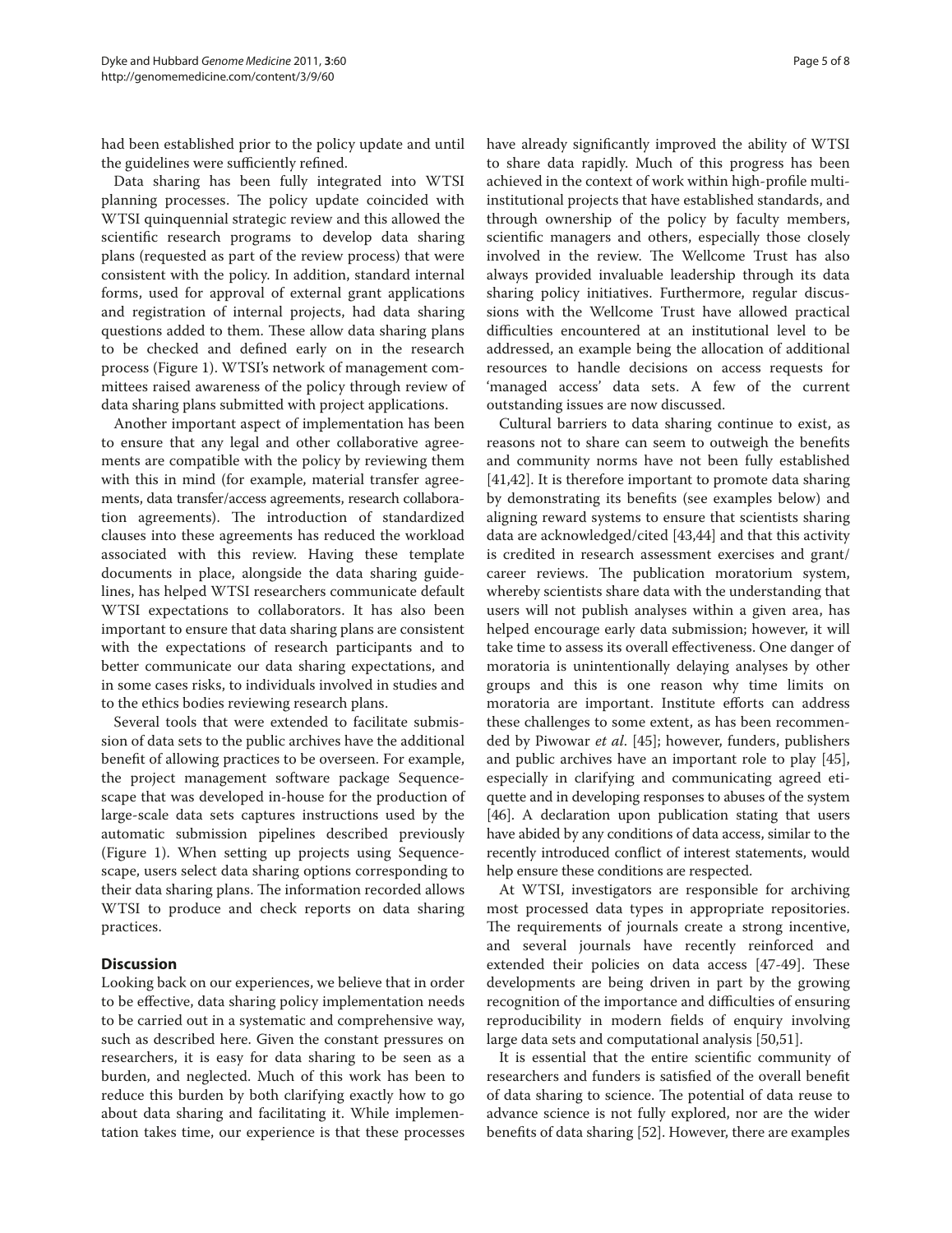

where benefits can be directly demonstrated. For example, the Framingham Heart Study [53] data have led to 2,223 research articles. Clinical and imaging data collected for the Alzheimer's Disease Neuroimaging Initiative [54] had by February 2011 provided the basis for 160 papers, with at least 80 more to come [55]. One study provides evidence that articles on cancer microarrays for which raw data are shared are cited 70% more frequently than those that do not [56]. It is widely recognized that breakthroughs in many areas of science depend on the integration and analysis of very large amounts of shared data. However, it is clear from the evolution of DNA sequence archive policy (described above) that the cost/ benefit of data archiving needs to be kept under review with respect to the resolution that is preserved, particularly where technology is changing rapidly. There are currently insufficient metrics to allow the value of data submissions of different qualities to be assessed. Indeed it is hard to quantify the reuse of any data set with no robust mechanism for capturing the data dependencies of research articles.

Despite the developments described here, the requirements for science based on large-scale data generation, sharing and reuse are still evolving. For example, it is clear that effective data sharing is dependent on more than data submission alone (Figure 2). Repositories need to be adequately funded to support archiving the increasing volumes of data. The increasing importance of research infrastructures to support the handling and storage of large-scale data has been recognized under the roadmap process set up by the European Strategic Forum for Research Infrastructures (ESFRI) [57]. In addition, repositories must ensure that discovering and accessing archived data sets is easy enough to encourage exploration without becoming a disproportionate maintenance burden. A promising recent strategy is the adoption of submission formats for nucleotide data that contain the mapping to a reference genome (for example, the BAM format mentioned above [33,58]). Genome browsers that support these formats [59-61] can federate such data sets on-the-fly without even downloading the file from the archive. This degree of ease of use makes it practical for researchers to browse data sets speculatively.

Finally, there is currently broad interest in crossdiscipline data linking, partly stimulated by government initiatives to make raw data available to encourage the development of new analysis and services to improve society [62]. In the field of medical research it has been recognized that clinical applications of genomics will become important in clinical practice, as discussed in the recent UK House of Lords report on Genomic Medicine [63]. Linking genetic data to electronic health records and government data sets will facilitate analysis that should lead to improved healthcare treatments and provision. Clearly, increased data sharing enables this, though where data sets require 'managed access', data linking is inherently more complex to ensure data security and privacy are maintained.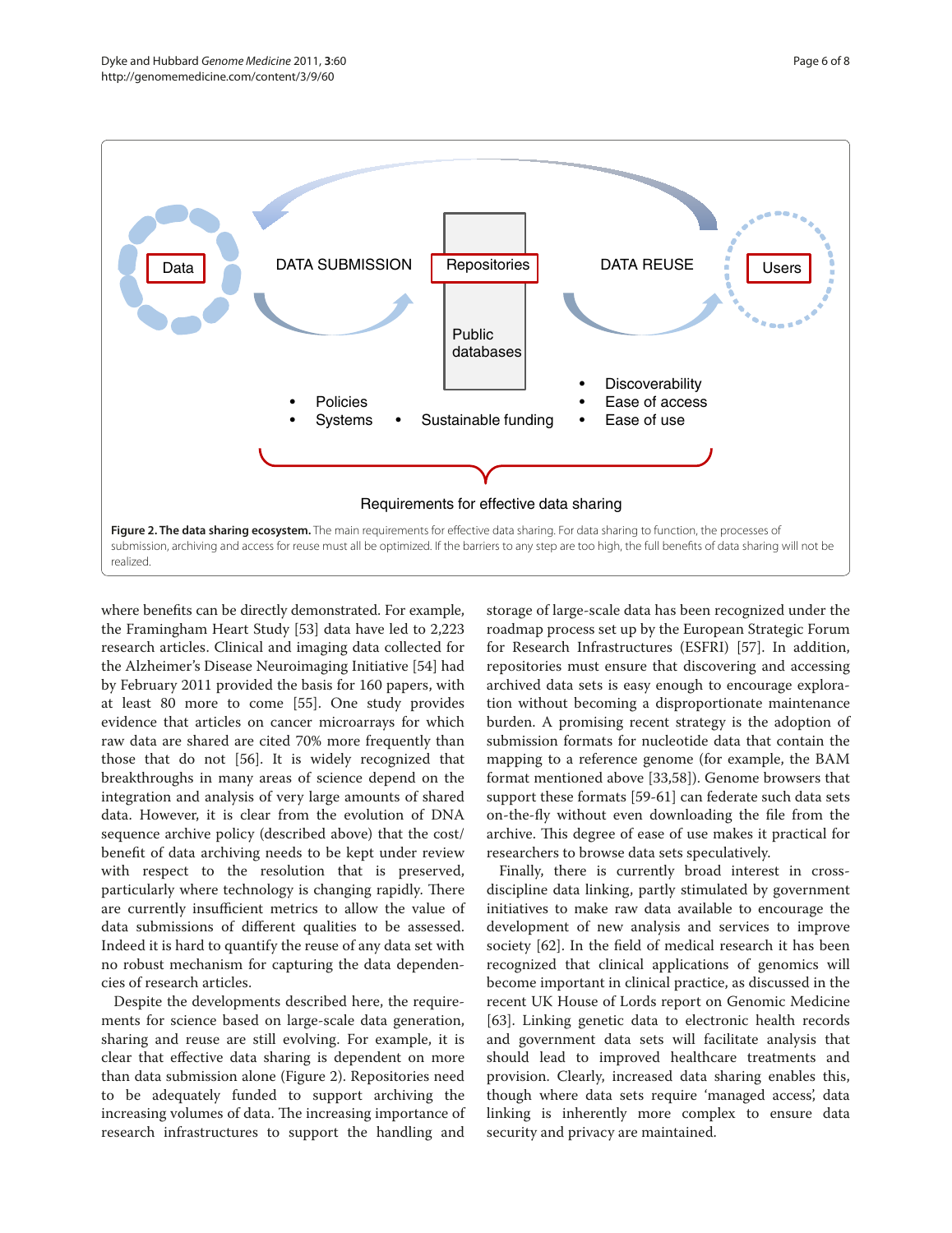## **Conclusions**

The historical mode of scientific communication, including that of data, has been through scientific collaboration and journal publication. In today's world of massive data sets and of almost unlimited computational resources, there is a huge potential to accelerate science through increased data sharing, independent of formal collaboration or publication. However, while data sharing may be in the interests of society, in the competitive world of scientific research, data sharing does not just happen. In this paper we have outlined our experiences in facilitating increased data sharing at an institutional level and the issues that still remain.

## **Abbreviations**

BAM, binary sequence alignment/map format; DECIPHER, Database of Chromosomal Imbalance and Phenotype in Humans Using Ensembl Resources; EGA, European Genome-phenome Archive; EBI, European Bioinformatics Institute; ENCODE, The Encyclopedia of DNA Elements; HGP, Human Genome Project; ICGC, International Cancer Genome Consortium; OECD, Organisation for Economic Co-operation and Development; SRF, sequence read format; WTSI, The Wellcome Trust Sanger Institute.

## **Competing interests**

The authors declare that they have no competing interests.

#### **Authors' contributions**

SD and TH contributed equally to the design and preparation of the manuscript.

#### **Authors' information**

SD is Policy Adviser at WTSI. TH is Head of Informatics at WTSI, and Chair of WTSI Data Sharing Committee.

#### **Acknowledgements**

The authors are grateful to members of WTSI Data Sharing Committee, Faculty and WTSI staff who have supported developments in the implementation of data sharing policy. The authors would also like to thank Wellcome Trust and European Bioinformatics Institute staff, and consortium collaborators, for their support. The preparation of this manuscript was supported by the Wellcome Trust grants 079643 and 077198.

#### Published: 28 September 2011

#### **References**

- Summary of Principles Agreed at the First International Strategy Meeting on Human Genome Sequencing: 25-28 February 1996*.* Bermuda HUGO; 1996. [http://www.ornl.gov/sci/techresources/Human\_Genome/research/ bermuda.shtml]
- 2. Bentley D: Genomic sequence information should be released
- immediately and freely in the public domain. Science 1996*, 274:*533-534. 3. Waterston R, Sulston J: The genome of *Caenorhabditis elegans*. *Proc Natl Acad Sci U S A* 1995, 92:10836-10840.
- 4. Sanger Institute Data Release Policy (1998). [http://web.archive.org/ web/19980625053324/www.sanger.ac.uk/Projects/release-policy.shtml]
- The International SNP Map Working Group: A map of human genome sequence variation containing 1.42 million single nucleotide polymorphisms. *Nature* 2001, 409:928-933.
- 6. Mouse Genome Sequencing Consortium, Waterston RH, Lindblad-Toh K, Birney E, Rogers J, Abril JF, Agarwal P, Agarwala R, Ainscough R, Alexandersson M, An P, Antonarakis SE, Attwood J, Baertsch R, Bailey J, Barlow K, Beck S, Berry E, Birren B, Bloom T, Bork P, Botcherby M, Bray N, Brent MR, Brown DG, Brown SD, Bult C, Burton J, Butler J, Campbell RD, *et al*.: Initial sequencing and comparative analysis of the mouse genome. *Nature* 2002, 420:520-562.
- 7. International HapMap Consortium: The International HapMap Project. *Nature* 2003, 426:789-796.
- 8. International Human Genome Sequencing Consortium: The publication of the working draft of the human genome by the International Human Genome Sequencing Consortium: Initial Sequencing and analysis of the human genome. *Nature* 2001, 409:860-921.
- 9. Sharing data from large-scale biological research projects: a system of tripartite responsibility. Report of a meeting organized by the Wellcome Trust and held on 14-15 January 2003 at Fort Lauderdale, USA. [http://www. wellcome.ac.uk/stellent/groups/corporatesite/@policy\_communications/ documents/web\_document/wtd003207.pdf]
- 10. Arzberger P, Schroeder P, Beaulieu A, Bowker G, Casey K, Laaksonen L, Moorman D, Uhlir P, Wouters P: Science and government. An international framework to promote access to data. *Science* 2004, 303:1777-1778.
- 11. Promoting Access to Public Research Data for Scientific, Economic, and Social Development. OECD Follow Up Group on Issues of Access to Publicly Funded Research Data, Final Report; 2003. [http://dataaccess.ucsd.edu/Final\_ Report\_2003.pdf]
- 12. OECD: OECD Declaration on Access to Research Data from Public Funding. Adopted on 30 January 2004 in Paris.
- 13. OECD Principles and Guidelines for Access to Research Data from Public Funding. [http://www.oecd.org/dataoecd/9/61/38500813.pdf ]
- 14. National Institutes of Health Data Sharing Policy. [http://grants.nih.gov/ grants/policy/data\_sharing/]
- 15. Medical Research Council policy on data sharing and preservation. [http://www.mrc.ac.uk/Ourresearch/Ethicsresearchguidance/ Datasharinginitiative/Policy/index.htm]
- 16. Wellcome Trust policy on data management and sharing. [http://www. wellcome.ac.uk/About-us/Policy/Policy-and-position-statements/ WTX035043.htm]
- 17. Biotechnology and Biological Sciences Research Council Data sharing policy. [http://www.bbsrc.ac.uk/organisation/policies/position/policy/datasharing-policy.aspx]
- 18. The Digital Archiving Consultancy, The Bioinformatics Research Centre (University of Glasgow) and The National e-Science Centre: Large-scale data sharing in the life sciences: data standards, incentives, barriers and funding models (The 'Joint Data Standards Study'). [http://www.mrc.ac.uk/ Utilities/Documentrecord/index.htm?d=MRC002552]
- 19. The ENCODE Project Consortium: The ENCODE (ENCyclopedia Of DNA Elements) Project. *Science* 2004, 306:636-640.
- 20. The ENCODE Project Consortium, Myers RM, Stamatoyannopoulos J, Snyder M, Dunham I, Hardison RC, Bernstein BE, Gingeras TR, Kent WJ, Birney E, Wold B, Crawford GE: A user's guide to the encyclopedia of DNA elements (ENCODE). *PLoS Biol* 2011, 9:e1001046.
- 21. The Wellcome Trust Case Control Consortium: Genome-wide association study of 14,000 cases of seven common diseases and 3,000 shared controls. *Nature* 2007, 447:661-678.
- 22. Firth HV, Richards SM, Bevan AP, Clayton S, Corpas M, Rajan D, Van Vooren S, Moreau Y, Pettett RM, Carter NP: DECIPHER: Database of Chromosomal Imbalance and Phenotype in Humans Using Ensembl Resources. *Am J Hum Genet* 2009, 84:524-533.
- 23. The 1000 Genomes Project Consortium: A map of human genome variation from population-scale sequencing. *Nature* 2010, 467:1061-1073.
- 24. International Cancer Genome Consortium, Hudson TJ, Anderson W, Artez A, Barker AD, Bell C, Bernabé RR, Bhan MK, Calvo F, Eerola I, Gerhard DS, Guttmacher A, Guyer M, Hemsley FM, Jennings JL, Kerr D, Klatt P, Kolar P, Kusada J, Lane DP, Laplace F, Youyong L, Nettekoven G, Ozenberger B, Peterson J, Rao TS, Remacle J, Schafer AJ, Shibata T, Stratton MR, *et al.*: International network of cancer genome projects. *Nature* 2010, 464:993-998.
- 25. The Malaria Genomic Epidemiology Network: A global network for investigating the genomic epidemiology of malaria. *Nature* 2008, 456:732-737.
- 26. Mailman MD, Feolo M, Jin Y, Kimura M, Tryka K, Bagoutdinov R, Hao L, Kiang A, Paschall J, Phan L, Popova N, Pretel S, Ziyabari L, Lee M, Shao Y, Wang ZY, Sirotkin K, Ward M, Kholodov M, Zbicz K, Beck J, Kimelman M, Shevelev S, Preuss D, Yaschenko E, Graeff A, Ostell J, Sherry ST: The NCBI dbGaP database of genotypes and phenotypes. *Nat Genet* 2007, 39:1181-1186.
- 27. The European Genome-phenome Archive. [http://www.ebi.ac.uk/ega/]
- 28. Toronto International Data Release Workshop Authors, Birney E, Hudson TJ, Green ED, Gunter C, Eddy S, Rogers J, Harris JR, Ehrlich SD, Apweiler R, Austin CP, Berglund L, Bobrow M, Bountra C, Brookes AJ, Cambon-Thomsen A, Carter NP, Chisholm RL, Contreras JL, Cooke RM, Crosby WL, Dewar K, Durbin R, Dyke